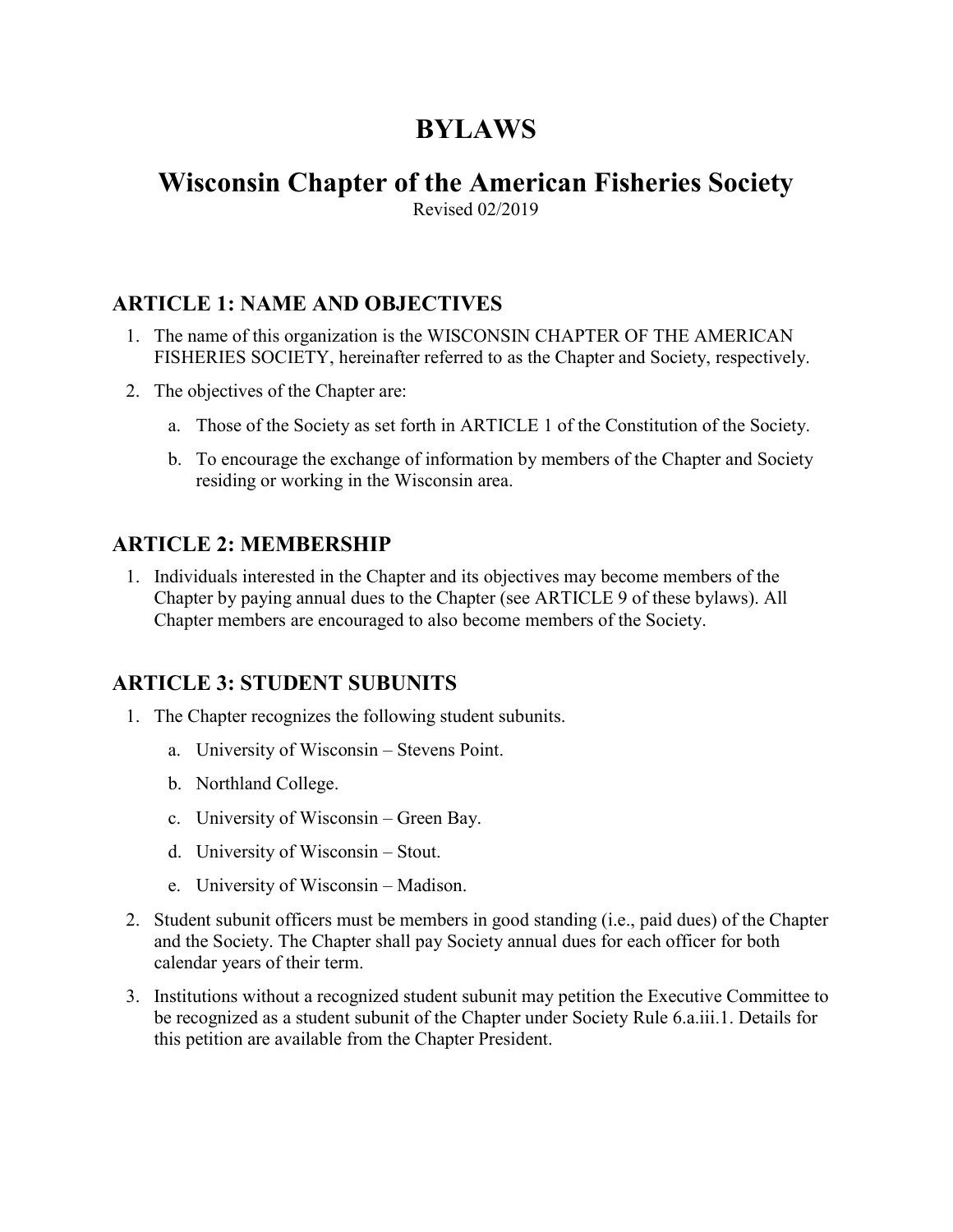4. A student subunit may lose recognition by the Chapter after four years of inactivity at the Chapter level by members of the subunit and after the President and Student Affairs Committee have exhaustively tried to re-engage the subunit in Chapter business.

## ARTICLE 4: OFFICERS, DUTIES, AND ELECTIONS

- 1. The Chapter shall have the following officers, terms of office, and duties.
	- a. The PRESIDENT shall serve a one (1) year term and preside at all meetings, serve as the Chair of the Executive Committee (see Article 5 of these bylaws), represent the Chapter to the North Central Division and Society, and make appointments and perform duties and functions as are authorized by the Executive Committee and necessary.
	- b. The PRESIDENT-ELECT shall serve a one (1) year term and assume the duties of the President in the event the President is unable to serve, chair the Annual Meeting Arrangements Committee, and assist with other functions at the request of the President.
	- c. The PAST-PRESIDENT shall serve a one (1) year term and chair the Nominating Committee and assist with other functions at the request of the President.
	- d. The SECRETARY-TREASURER shall serve a two (2) year term and keep the official records of the Chapter, collect and be custodian of registration fees collected under ARTICLE 9 of these bylaws and any funds which may be allotted to the Chapter, disburse funds as necessary and authorized by the Executive Committee, submit a record of receipts and disbursements at the Annual Business Meeting, and perform such duties as may be requested by the Secretary-Treasurer of the Society and of the North Central Division. There is no limit on the number of terms that a member may serve as Secretary-Treasurer.
- 2. All officers must be members in good standing (i.e., paid dues) of the Society.
- 3. Members of the Chapter may be nominated by the Nominating Committee, or by a Chapter member, for election as President-Elect or Secretary-Treasurer at the Annual Business Meeting. Nominees may be asked to address members at this meeting. In the event that two candidates are nominated for the same office, members will vote for one candidate by written ballot. Votes will be tallied by the Nominating Committee and announced to the membership at the same Annual Business Meeting. Terms of office shall begin immediately after the elections at the Annual Business Meeting.
- 4. In the event of a cancellation of an Annual Business Meeting or a quorum is not present at the Annual Business Meeting, an election using electronic ballots may be held by the Nominating Committee as described in Article 8 of these bylaws. If an election is not held, the officers and the members of any committee shall continue to serve until the next Annual Business Meeting.
- 5. In the event of a vacated officer position, the Executive Committee shall appoint a qualified replacement to fill the unexpired term.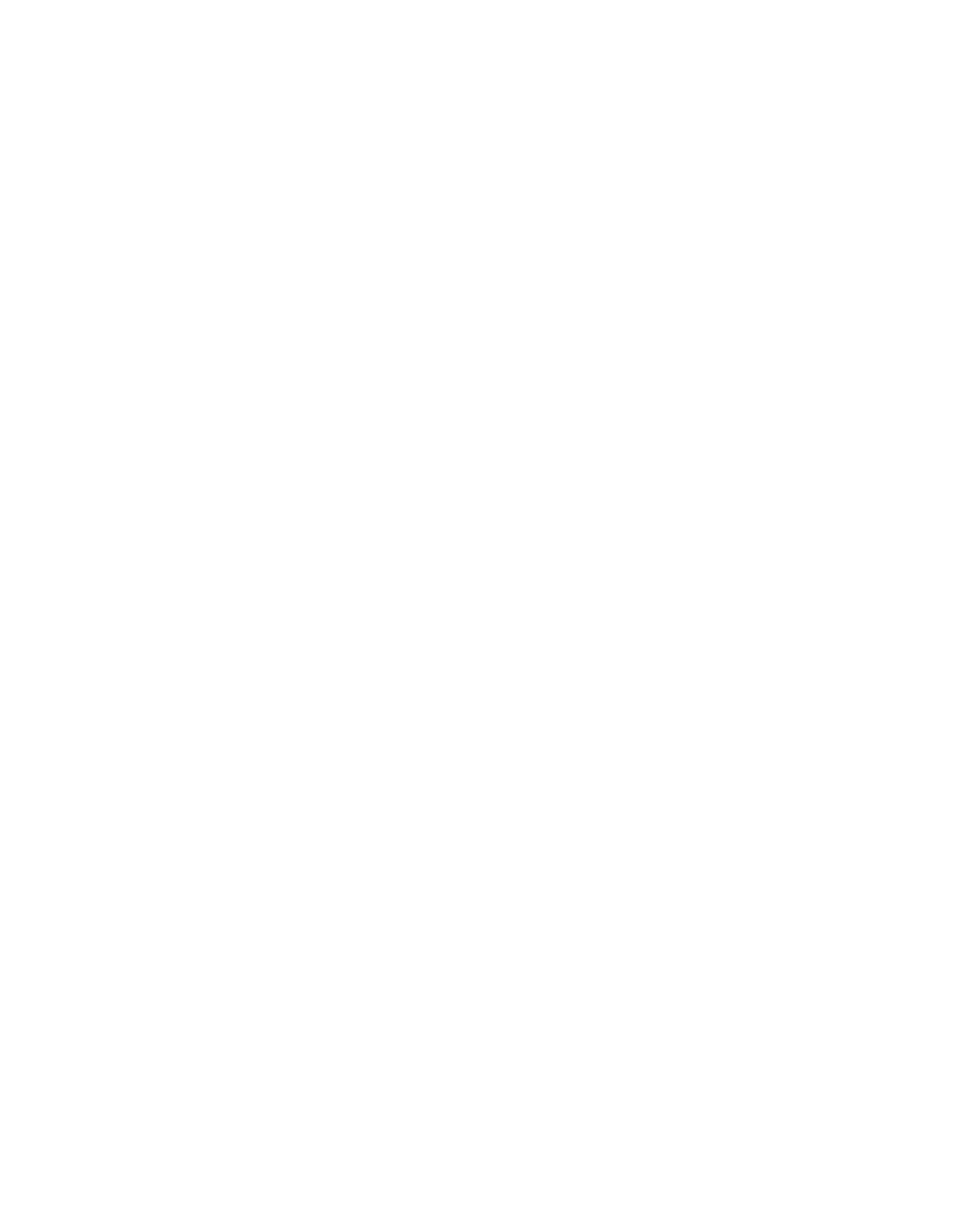## ARTICLE 5: EXECUTIVE COMMITTEE

- 1. The Executive Committee of the Chapter shall consist of the Chapter officers and presidents of the student subunits.
- 2. The Executive Committee is authorized to act for the Chapter between Annual Business Meetings and to perform appropriate duties and functions.
- 3. A quorum is required for transaction of official business at an Executive Committee meeting. A quorum shall consist of at least three (3) Chapter officers and at least two (2) student subunit presidents. Executive Committee members may appoint a proxy.
- 4. Each member of the Executive Committee shall have one (1) vote on Executive Committee decisions. In the event of a tie, the President's vote may be the deciding vote.

## ARTICLE 6: COMMITTEES

- 1. Standing committees help the Executive Committee conduct Chapter business. The Chapter has established the following standing committees:
	- a. Annual Meeting Arrangements
	- b. Awards
	- c. Continuing Education
	- d. Membership
	- e. Newsletter and Communication
	- f. Nominations
	- g. Raffle and Revenue
	- h. Resolutions / Environmental Issues
	- i. Scholarship
	- j. Student Affairs
	- k. Website
- 2. Additional standing committees as may be necessary for the conduct of Chapter business may be formed by the Executive Committee and approved for these bylaws as described in ARTICLE 11 of these bylaws.
- 3. Committee chairs, with the exceptions of the Nominating and Annual Meeting Arrangements committees (as described in ARTICLE 4 of these bylaws), shall be appointed by the President. Committee members shall be recruited by and serve at the pleasure of the Committee chair.
- 4. Committee chairs shall report their committee's activities, findings, and recommendations at the Annual Business Meeting and meetings of the Executive Committee. Committee chairs shall submit a written report to the Secretary-Treasurer prior to the Annual Business Meeting.
- 5. Special committees may be formed by the President at any time for specific, time-limited purposes. A special committee shall be disbanded upon completion of the specified project and subsequent report to the Executive Committee or Chapter.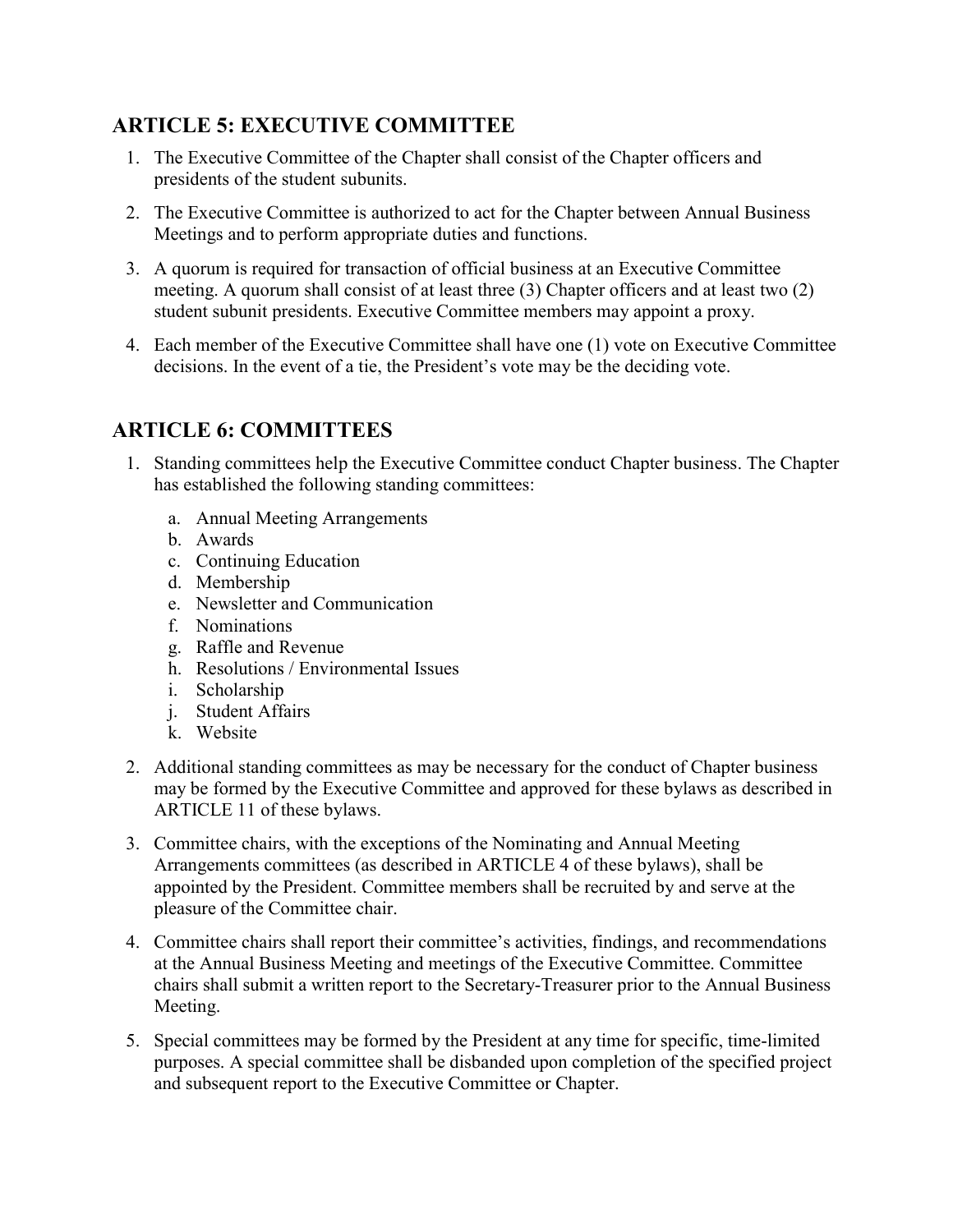#### ARTICLE 7: MEETINGS

- 1. The Chapter shall hold at least one (1) meeting annually (the Annual Meeting) at a time and place suggested by the Annual Meeting Arrangements Committee and approved by the Executive Committee.
- 2. The Chapter shall hold a business meeting (the Annual Business Meeting) with the membership at the Annual Meeting.
- 3. The President with the approval of the Executive Committee may call special membership meetings.

## ARTICLE 8: VOTING AND QUORUM

- 1. Unless otherwise specified in these bylaws or the Constitution of the Society, decisions of the Chapter shall be in accordance with the latest edition of Robert's Rules of Order.
- 2. A quorum at any meeting for the transaction of official business shall be 50 members of the Chapter.
- 3. Voting may be conducted electronically upon decision by the Executive Committee. In these instances, a quorum shall be one-third  $(1/3)$  of members voting during a fifteen  $(15)$ day electronic voting period.
- 4. Decisions at meetings are by simple majority of members voting, except a two-thirds (2/3) majority is required in special cases such as amending bylaws and suspending a rule.

#### ARTICLE 9: DUES AND FEES

- 1. The Executive Committee shall establish annual dues subject to the approval of members voting at the Annual Business Meeting.
- 2. The Executive Committee, with consultation from the Annual Meeting Arrangements Committee, may establish a registration fee from each registrant attending the Annual Meeting.
- 3. Annual dues and Annual Meeting registration fees shall be collected by the Secretary-Treasurer. Members paying annual dues shall be communicated to the chair of the Membership Committee to maintain an accurate membership database.

## ARTICLE 10: BYLAWS AND PROCEDURES

- 1. The bylaws are the defining document for the Chapter and take precedence over all other rules and procedures of the Chapter. The bylaws cannot be suspended. The bylaws can be changed or amended as described in Article 11 of these bylaws.
- 2. Procedures are the lowest level of documentation of Chapter operations. They are generally established to provide continuity in the conduct of Chapter business. The Procedures may be suspended or amended by a simple majority vote of the